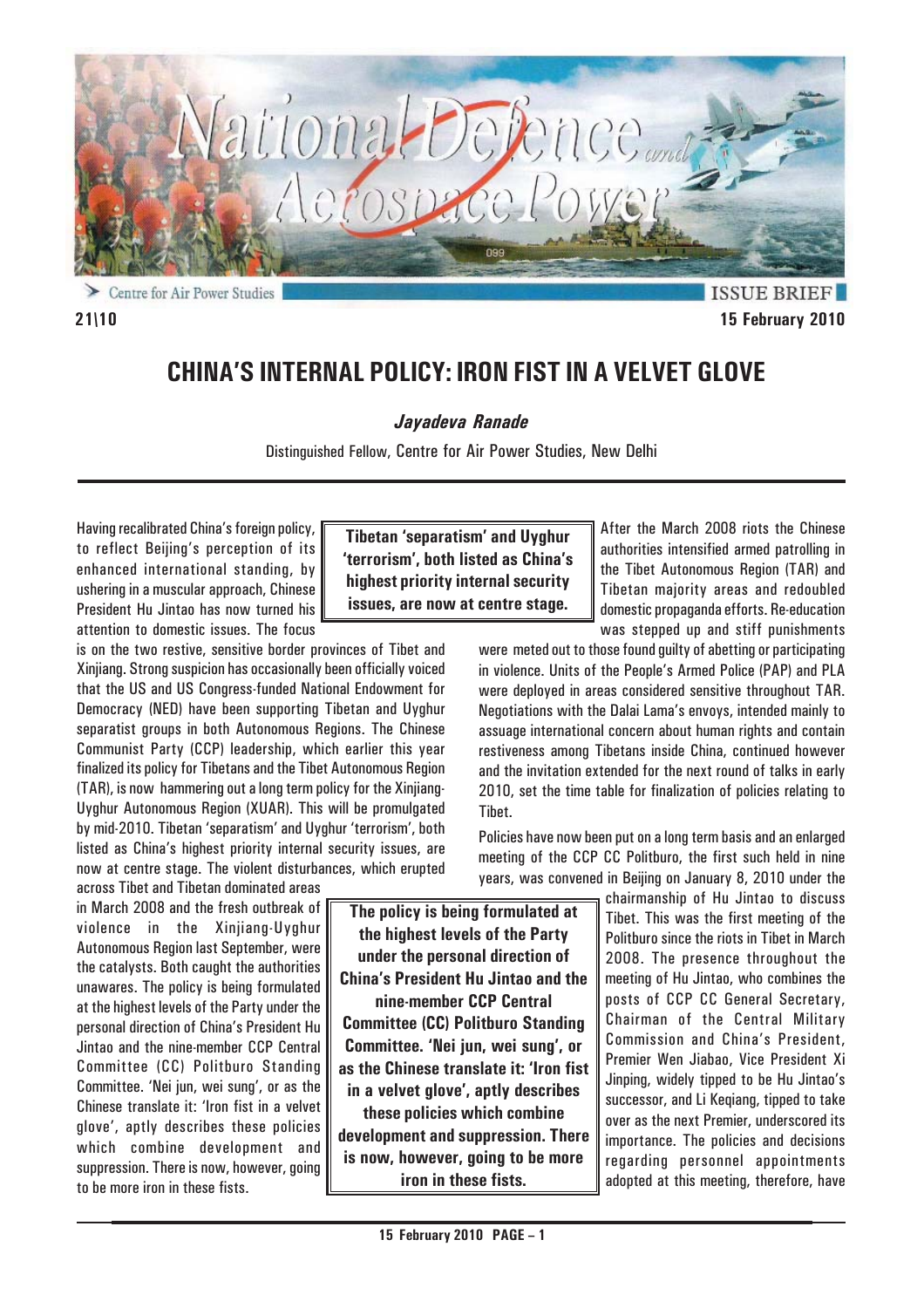#### **15 February 2010 PAGE – 2**

## Centre for Air Power Studies

the endorsement of the successor leadership.

The tone for this high-level meeting was set by Hu Jintao, who launched a rare personal attack on the 74-year old Dalai Lama. He accused the exiled Tibetan leader of engaging in 'Tibetan independence' activities and 'sabotaging' social stability in

the Tibetan region. He warned that his government would take 'substantial measures' to ensure 'normal order' of Tibetan Buddhism in Tibet. Hu Jintao, unusually candidly, admitted the existence of discontent in Tibet and influence exerted by the Dalai Lama by stating that Tibet faced 'special contradictions between people of all ethnic groups and separatist forces led by the Dalai clique'. Hinting at future policies, he exhorted the TAR Government to prevent and strike at 'penetration and sabotage' by 'Tibetan independence' separatists to 'safeguard social stability, the socialist legal system, national unity and ethnic solidarity'.

This Politburo meeting was followed by the TAR People's Congress from January 10-15, 2010, which unveiled tougher policies and more stringent controls over Tibet and Tibetans. Most obvious was the appointment of Padma Choling as Governor of TAR. 58-year old Padma Choling, who served seventeen years in the People's Liberation Army (PLA) from 1969-86 in the Tibet and Qinghai provinces and was TAR Deputy Governor since 2003, is reputed to be a tough enforcer of Beijing's uncompromising policy against the 'three evil forces', namely separatism, terrorism and religious extremism. He served as Secretary of the Party cell in the important TAR Party General Office when Hu Jintao was TAR Party Secretary from 1988-92 and has easy access to the Chinese President. Padma Choling's appointment will reinforce the policies being pursued by Zhang Qingli, the powerful TAR Party Secretary. Zhang Qingli, who also has a PLA background and is a hardliner, had described the Dalai Lama as 'a wolf in monk's clothes' and 'a devil with a human face, but the heart of a beast' after the March 2008 riots.

The immediate riposte from TAR authorities to the Dalai Lama's 10<sup>th</sup> March 2010 statement confirm that a tough

policy for dealing with the Dalai Lama is in place. Padma Choling described it as 'divisive' and asked him to stop 'splittist' activities, while Lhasa Vice Mayor Jigme Namgyal described the Dalai Lama as 'a separatist who uses religion

**All official Chinese reactions noted the Dalai Lama's use of the term 'East Turkestan' to refer to Xinjiang as evidence of his explicit support to Uyghur separatists and China's official media reacted sharply.**

**Hu Jintao, unusually candidly, admitted the existence of discontent in Tibet and influence exerted by the Dalai Lama by stating that Tibet faced 'special contradictions between people of all ethnic groups and separatist forces led by the Dalai clique'.**

as a cloak'. He dismissed the Dalai Lama's claim of 'annihilation of Buddhism' as an 'audacious lie'. All official Chinese reactions noted the Dalai Lama's use of the term 'East Turkestan' to refer to Xinjiang as evidence of his explicit support to Uyghur separatists and China's official media reacted sharply. Days

earlier the Chinese-selected Panchen Lama had, for the first time, been elevated to an official position and appointed Vice President of the Chinese Buddhist Association.

The high-level Tibet Planning Forum held in Beijing from January 18-20, 2010 which followed these meetings, was the fifth such meeting ever held. In a departure from past practice, delegates from all Tibetan areas in China participated. The Forum, which had development and stability as its themes, approved a massive package for TAR as well as Tibetan areas in the adjoining provinces of Sichuan, Yunnan, Gansu and Qinghai— the first time that the scope of developmental assistance was expanded to these Tibetan areas outside TAR. The decision confirmed that in addition to developing Tibet and improving the peoples' living standards, enhanced and stringent controls on the populace will be enforced. Hu Jintao described the slogan for the conference as 'Chinese characteristics, Tibetan flavour' (zhongguo tese, xizang tedian). He promised an influx of investment, technology and experts and fixed the target for growth of TAR's GDP at 12 per cent. It is estimated that Tibet's GDP in 2009 would touch US\$ 6.4 billion. Another brief report which has attracted little comment was that PLA personnel would receive a bonus of approximately US\$ 24,000 as incentive for serving in Tibet. The terms governing grant of this bonus are yet unknown, but it could be a precursor to creation of a Corps similar to the Xinjiang Production and Construction Corps.

Long term policies are now being formulated for the restive, violence prone Xinjiang-Uyghur Autonomous Region (XUAR) and likely to be promulgated in the coming months. These will be discussed and approved at the highest level by the nine-member CCP CC Politburo Standing Committee,

> also in a 'Forum on Xinjiang'. Security and stability along with development will be the main items on the agenda. After the recurrence of severe rioting in the Xinjiang-Uyghur Autonomous Region (XUAR) last year, officially labelled as the 'March 14<sup>th'</sup> and July

**ISSUE BRIEF**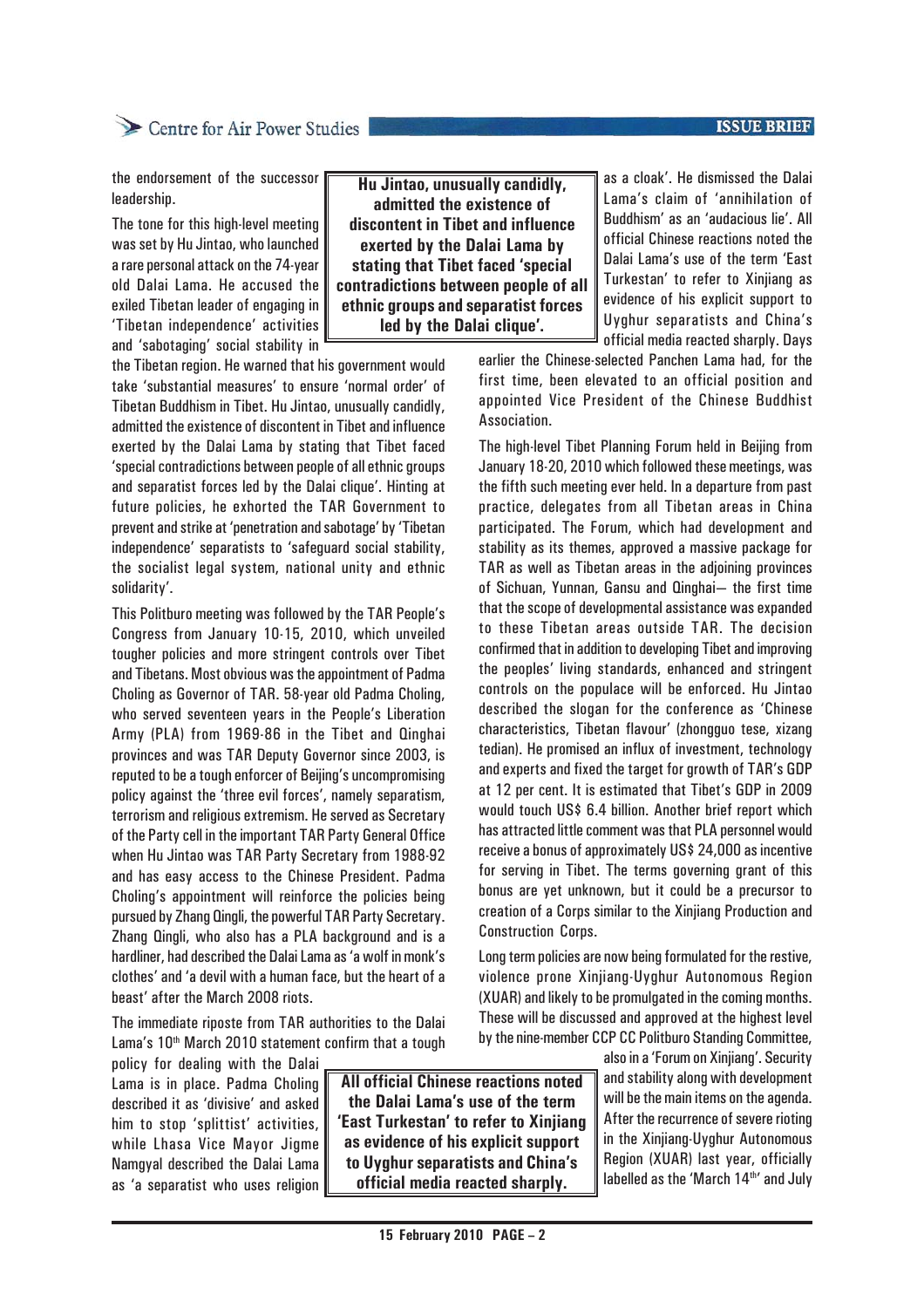## Centre for Air Power Studies

5<sup>th</sup>' incidents, hard-liner XUAR Party Secretary Wang Lequan declared that it had been a 'profound lesson learned in blood'. He asserted that the authorities would take 'most resolute and strongest measures to deal with the enemies' latest attempt at sabotage'. China promptly launched a 'strike hard' campaign in Xinjiang resulting in the arrests of thousands of individuals, and Uyghurs throughout China were singled out for checks.

Since the beginning of this year a series of measures have been taken to further augment the security infrastructure in XUAR. In addition to intensified re-education and propaganda campaigns, China additionally unleashed a propaganda offensive against the US-based World Uyghur Conference and Uyghur leader Ms Rebiya Kadeer. It was decided that funding for public security would be doubled in 2010. A proposal in the current budget has accordingly been made for RMB 2.89 billion (US\$ 423 million) in contrast to the RMB 1.54 billion allocated in 2009. A new set of 'Regulations on the Comprehensive Management of Social Security in the Xinjiang-Uyghur

Autonomous Region' have been drafted and began to be enforced from February 1, 2010. The Xinjiang People's Armed Police (PAP) Corps set up its brigade-strength Sixth Detachment on February 8, 2010 in Urumqi. The PAP Deputy Chief of Staff Pan Changjie and XUAR Vice Chairman Jappa Abibulla described it as the 'Fist to maintain Stability'. PAP units, totalling 30,000 troops, are already spread across XUAR and deployed in Urumqi, Kashgar, Ili, Hotan and Bayingolin.

Paving the way for the Forum on Xinjiang and on the occasion of the  $10<sup>th</sup>$  anniversary of the 'Western Region Development', XUAR Chairman, Nur Bekri recently enumerated the Autonomous Region's achievements over the past decade and indicated the areas of focus for future development. He noted the rapid increase in people's incomes and the accelerated development of transportation infrastructure. He added that XUAR will have 3 more airports by 2010 raising the total to 17. Crude oil output and natural gas production, in which the XUAR is already ranked second and first in the country respectively, is set to rise. The number of state-owned enterprises is expected to increase from the present 89. In conclusion, Nur Bekri asserted that though last year's 'July 5<sup>th</sup> incident' had caused 'huge damage' to the enterprises in XUAR, 'no force can destroy' the unity of the people or alter the development trends.

The emphasis on security is evident in the appointment of

Zhou Yongkang, Politburo Standing Committee member and Head of the CCP CC Central Commission of Political Science and Law— the country's highest body overseeing the security apparatus — as Head of the 'Leading Group for the Preparation for the Central Work Conference on Xinjiang'. In his address to the plenary meeting of the Leading Group, Zhou Yongkang stressed the need to promote ethnic equality and unity. He said that harmony and stability were essential to national unification and security for maintaining lasting stability and peace in Xinjiang. Over a hundred reports have been prepared by the Research Office of the State Nationalities Affairs Commission on 'new problems' in the relationship between ethnic nationalities. Like the Forum on Tibet, this proposed Forum also has 'leapfrogging development' high on the agenda.

Extensive preparatory work has been done for this first ever Forum on Xinjiang. According to reports over 500 cadres from 64 departments travelled to villages and towns in different parts of Xinjiang. Special attention was

**The policies finalized by the Forums on Tibet and Xinjiang will be long term and intended to quell resistance by China's largest ethnic minorities. In addition to neutralizing the Dalai Lama's influence among Tibetans inside China, another publicly undeclared objective is to neutralize US support to the separatists in Tibet and Xinjiang.**

paid to the Xinjiang Production and Construction Corps. A number of central departments despatched study groups to examine their respective areas and these included the: CCP CC Organisation Dept; CCP CC Propaganda Dept; CCP CC United Front Work Dept; Ministry of Foreign Affairs; the Ministry of Public Security; and the Chinese Academy of Social Sciences (CASS). A number of central enterprises like the China National Petroleum Corporation (CNPC), PRC National

Energy Adminstration etc are involved. The Forum will issue documents clarifying regulations for the proper development of Xinjiang's oil, gas and other 'superior resources'. It will try to resolve the uneven development between North and South Xinjiang and issue guidelines for the protection of Xinjiang's ecology and environment. Importantly, the Xinjiang Production and Construction Corps is to be reorganized and transformed to fight against 'Xinjiang independence' and 'splittist forces'.

So as to ensure proper implementation over the longer term, the Forum on Xinjiang will also decide on large-scale reshuffles of Ministry and Commission-level officials and PLA Generals. A number of new officials will be drafted in.

The policies finalized by the Forums on Tibet and Xinjiang will be long term and intended to quell resistance by China's largest ethnic minorities. In addition to neutralizing the Dalai Lama's influence among Tibetans inside China,

### **ISSUE BRIEF**